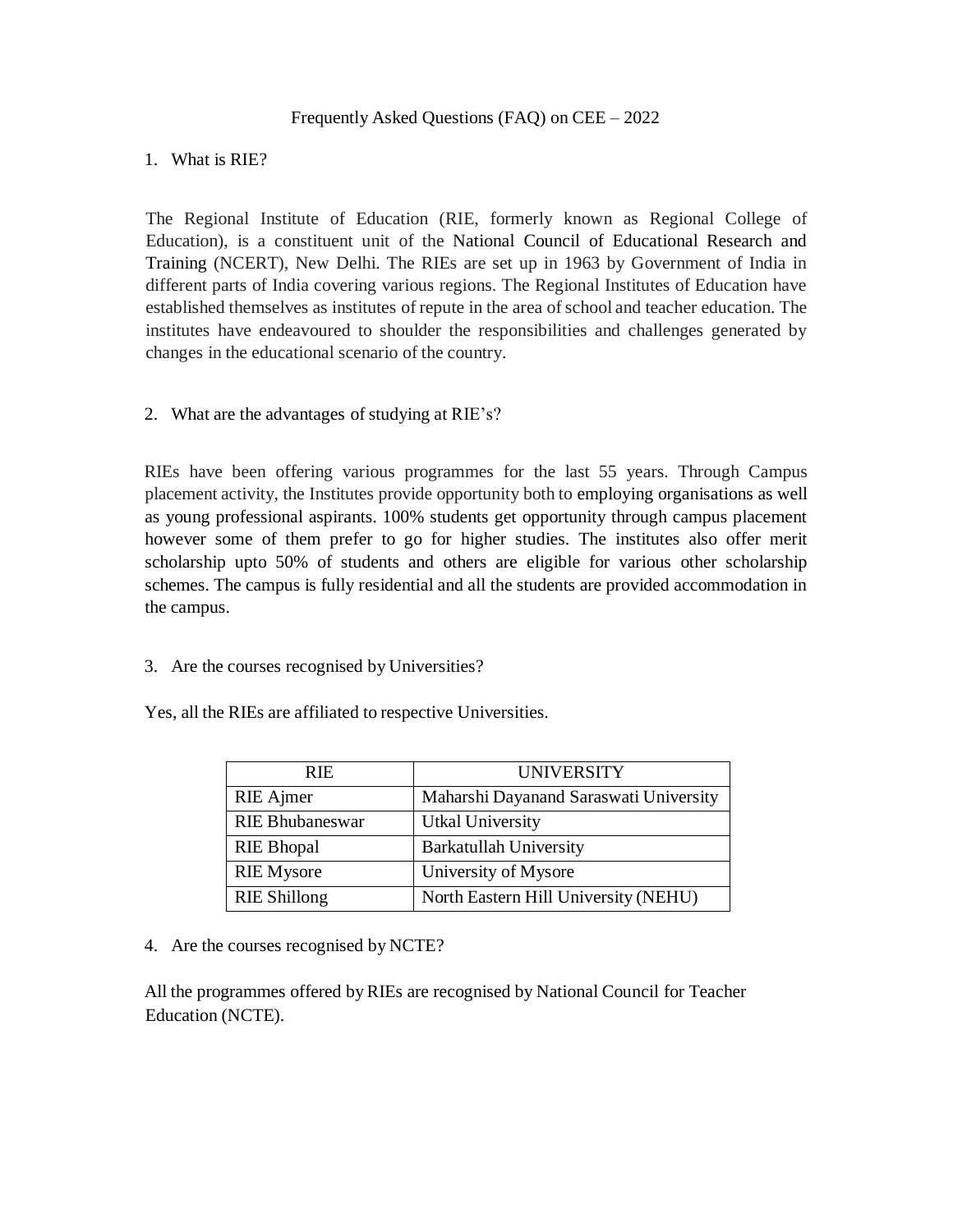5. What are the courses offered by RIEs?

Depending on RIE the following courses are offered:

- a. B.Sc.B.Ed. (Four Year Integrated) all RIEs except Shillong
- b. B.A.B.Ed. (Four Year Integrated) all RIEs except Shillong
- c. M.Sc.Ed. (Six Year Integrated) Only at RIE Mysuru Open for all Indian States / UT Students
- d. B.Ed. (Two Year) All RIEs
- e. B.Ed M.Ed (Three year) only at RIE Bhopal
- f. M.Ed. (Two Year) all RIEs except NERIE, Shillong

For more information Click on Courses, in the Home Page Menu

Click on link - Domicile & RIEs in our https://cee.ncert.gov.in portal for more information.

6. How to join RIE?

Admission process is as below:

- a. Step 1: The Candidate has to Register by providing Basic Details, Upload personal details, Upload qualifying examination marks, Make online payment exam fee (Rs. 1,000/- for General and OBC, Rs. 500/- for SC / ST / PwD (Person with Disability), Download the Admit Card, Takeup CEE2020 as per schedule. He / She will be allotted with a CEE Rank if they are eligible.
- b. Step 2: The rank list will be generated if the Candidate is eligible and uploaded the qualifying marks (criteria for rank generation is 60% weightage form CEE and 40% from the respective qualifying examination) and submitted to the respective RIEs.
- c. Step 3: Each RIE will prepare a Selected Candidates List and Wait List depending on Number of Seats Available, Category, State / UT Quota. The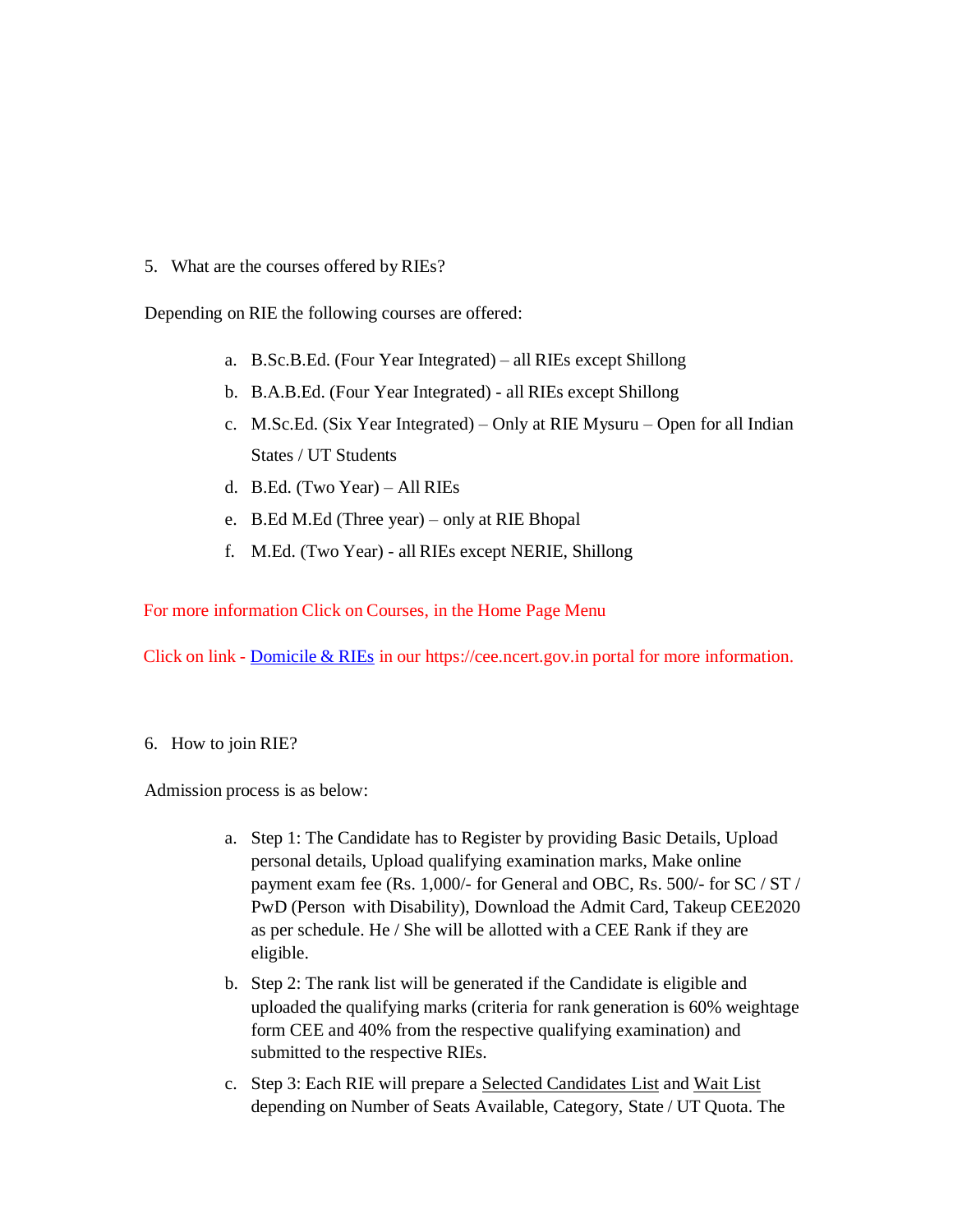same will be published in respective RIE Website and will be intimated to the selected Candidates also respectively for Counselling.

- d. Step 4: After the verification of Original Documents (Original Marks Cards, Domicile, Caste Certificate – if any and convinced that everything is in order, the Candidate will be allotted a seat. By paying the Course Fee, the Candidate will become bonafide Student of the respective RIE.
- 7. Why it is necessary to update the Qualifying Examination Marks ?

Please be informed that the CEE Ranks will be generated only if you have updated the qualifying marks. Also, Incomplete / Wrong entry or marks will produced wrong CEE Ranking and those candidates will be disqualified at the time of Admission Counselling in respective RIEs. Hence, update your marks in our portal at the earliest. 8. My 12th result has not been announced yet, so how do I upload my marks?

If you are appearing for +2 Exams in 2022, you may upload the Qualifying Marks

Before Examination Marks the result is declared

Please note that the Candidates who have not updated their Qualifying Marks will not be considered for CEE-2022 Rank Generation.

9. What if I fail to produce Original Marks Card / Cast Certificate – if any / Domicile at the time of Counselling?

By failing to provide the necessary documents at the time of Admission Counselling, the Candidature will be disqualified and the person who is next in the Wait List will be called for Counselling as per the selection procedure of respective RIE.

Please note that even if the marks uploaded in the CEE Portal and marks mentioned in the Original Marks Card does not match, the Candidate will be disqualified and the person who is next in the Wait List will be called for Counselling as per the selection procedure of respective RIE.

Hence it is the responsibility of the Candidate to provide all the details carefully, upload the qualifying marks and to verify the online application form.

10. What is the mode of application for CEE-2022?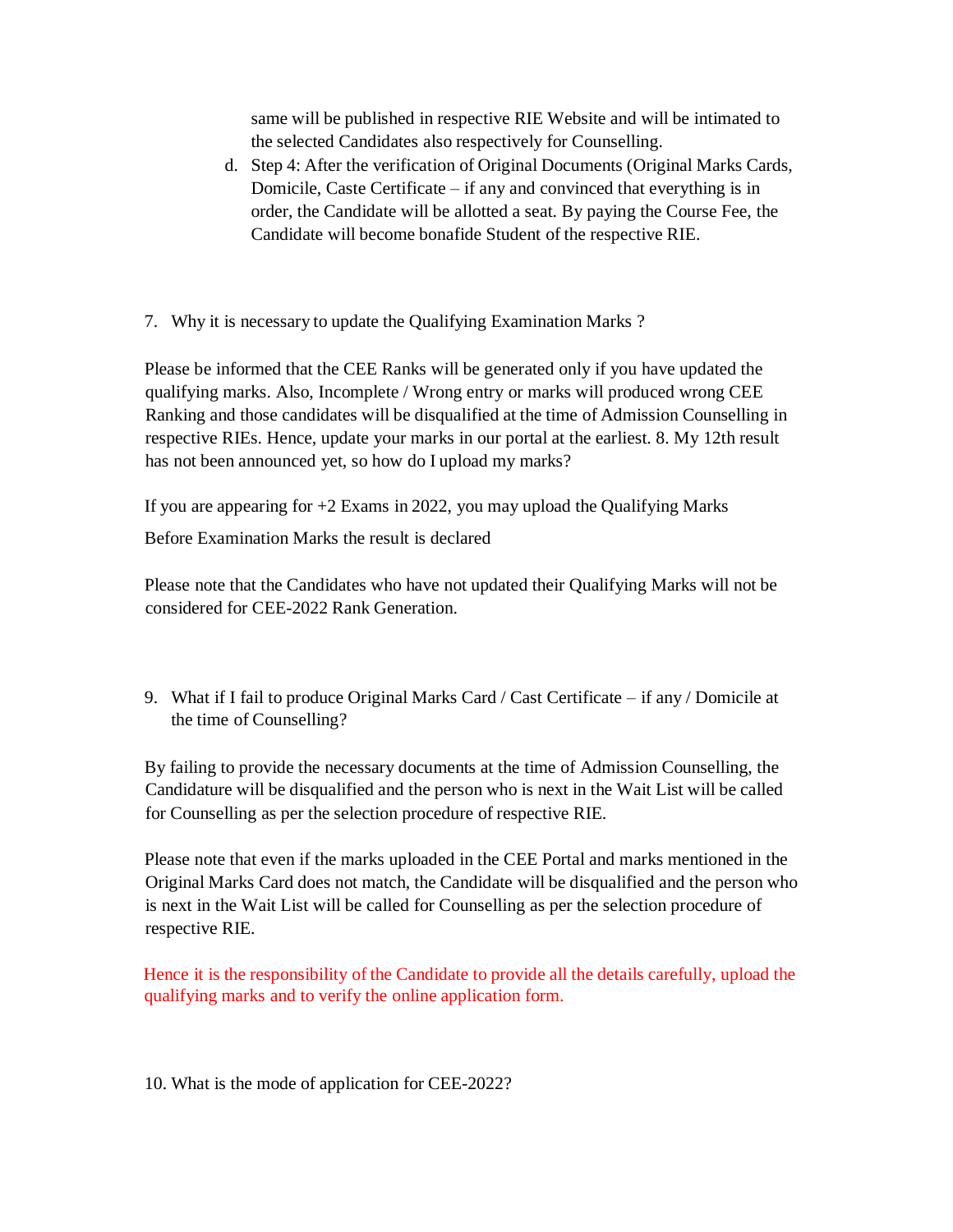Entire CEE application process is completely online and available only through our portal: https://cee.ncert.gov.in Click on How to apply link in the Home Page Menu

11. Where is the application available for registration?

Please visit our portal: https://cee.ncert.gov.in for information, registration and examination fee payment etc.

12. Which are the States / UT's coming under respective RIE's?

| Name                             | Indian State/UT Covered                                                                                                                         |  |
|----------------------------------|-------------------------------------------------------------------------------------------------------------------------------------------------|--|
| RIE Ajmer                        | Chandigarh, Haryana, Himachal Pradesh, Jammu and Kashmir, National<br>Capital Territory of Delhi, Punjab, Rajasthan, Uttar Pradesh, Uttarakhand |  |
| <b>RIE Bhopal</b>                | Chhattisgarh, Dadra and Nagar Haveli, Daman and<br>Diu, Goa, Gujarat, Madhya Pradesh, Maharashtra                                               |  |
| <b>RIE</b><br><b>Bhubaneswar</b> | Andaman and Nicobar Islands, Bihar, Jharkhand, Odisha, West Bengal                                                                              |  |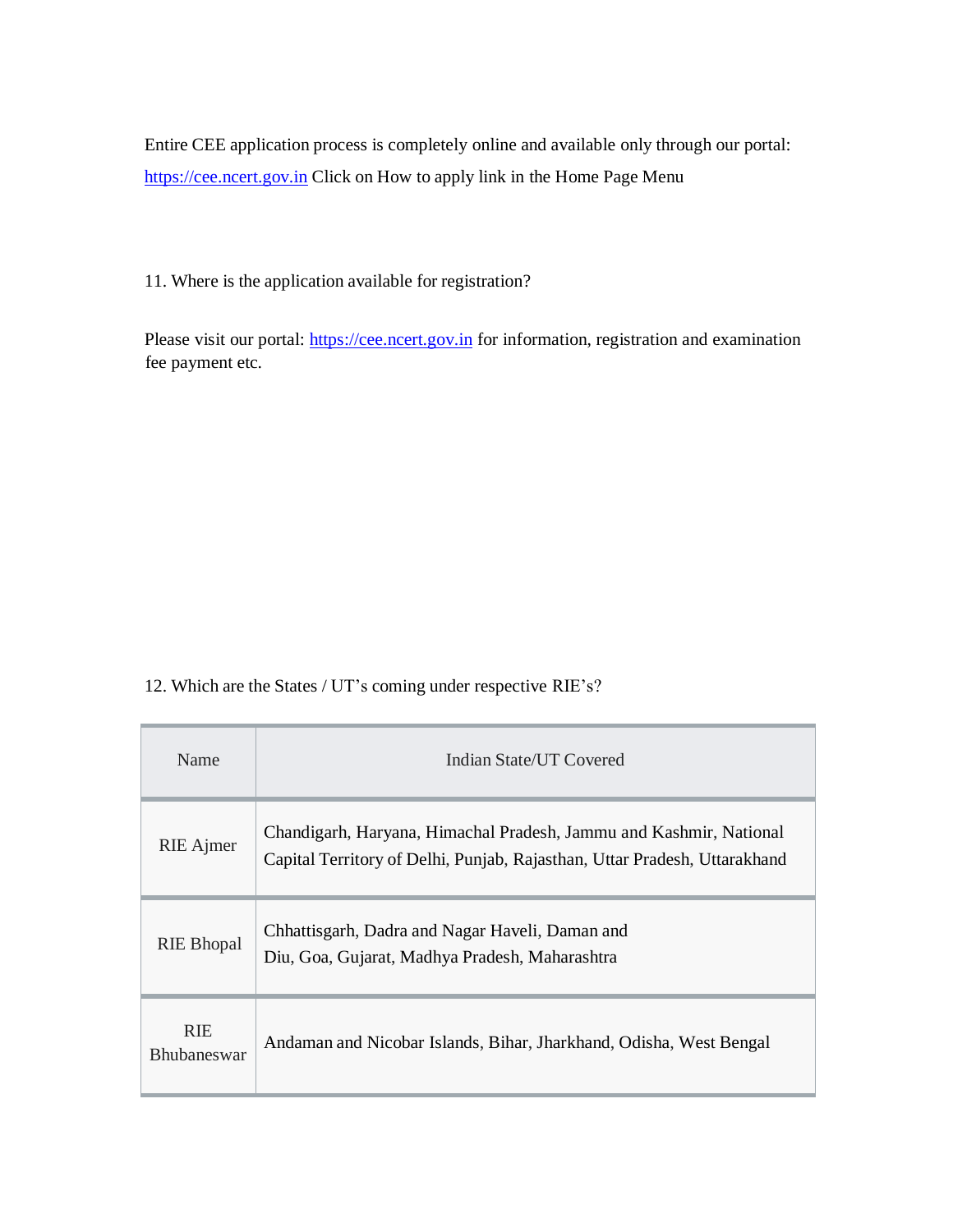| <b>RIE</b> Mysore | AndhraPradesh, Karnataka, Kerala, Lakshadweep, Puducherry,<br>Telangana, Tamil Nadu |
|-------------------|-------------------------------------------------------------------------------------|
| <b>NERIE</b>      | Arunachal Pradesh, Assam, Manipur, Meghalaya, Mizoram, Nagaland,                    |
| Shillong          | Sikkim, Tripura                                                                     |

# 13. What are the courses offered by SIASTE Haryana?

The following courses are offered by SIASTE Haryana School for Teacher Education Jhajjar, Haryana

- a. B.Sc. B.Ed. (Four Year Integrated)
- b. B.A. B.Ed. (Four Year Integrated)

Please note that inn this Institute, 85% of the seats are reserved for the Candidates form the state of Haryana and only 15% for the rest of India Candidates.

14. What is Eligibility for each Course?

Eligibility will vary from Course to Course. Please click on Eligibility Criteria in our portal (https://cee.ncert.gov.in) for more information.

Here is brief information about Eligibility Criteria:

o B.Sc.B.Ed. Course

In B.Sc. B.Ed. there are two groups. i.e., Physical Science Group and Biological Science Group and the duration of the Course is 4 Years.

Candidates seeking admission to Physical Science Group must have passed with Physics, Chemistry, and Mathematics (PCM) (M stands for Mathematics or Statistics) and those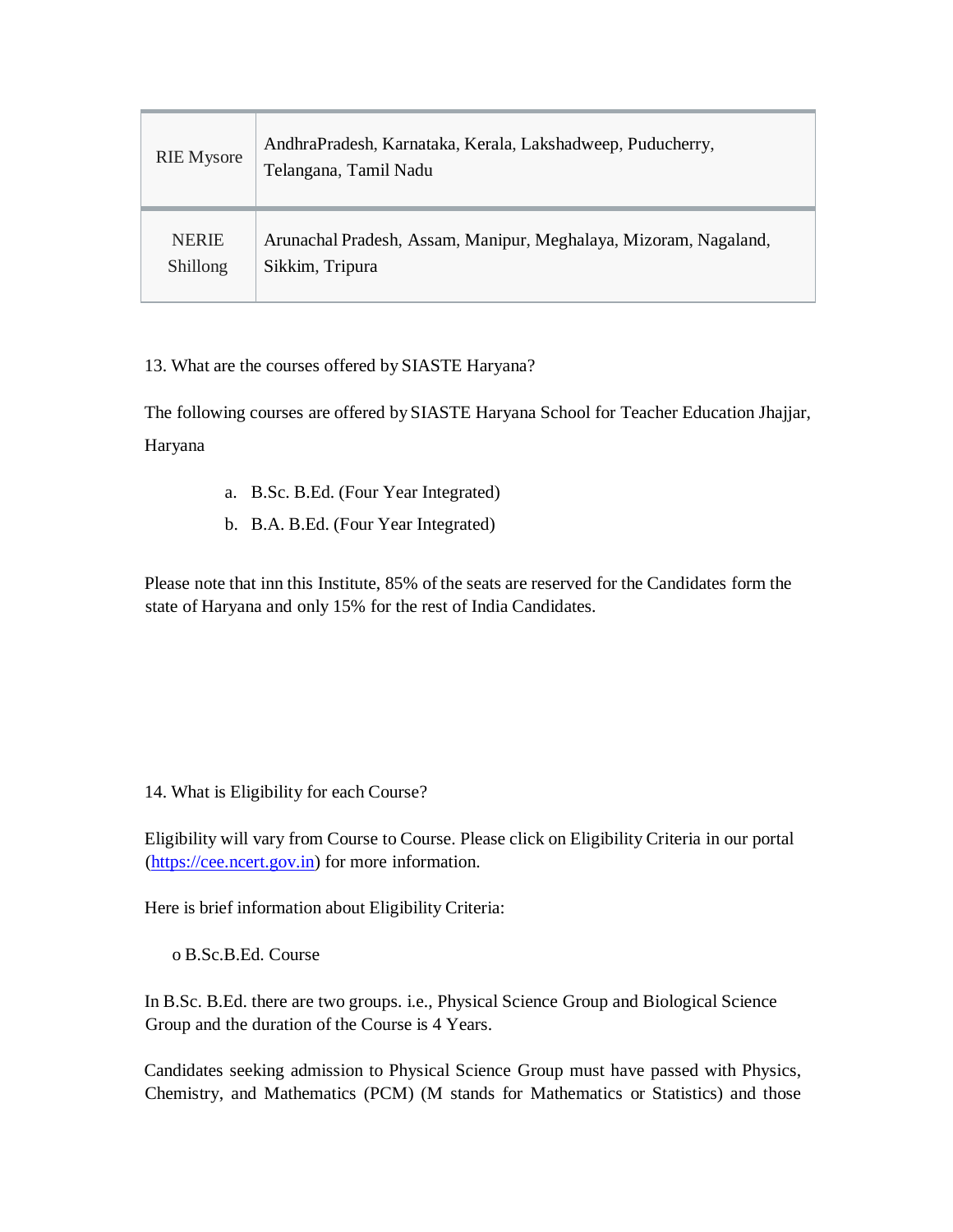seeking admission to Biological Science Group (CBZ) must have passed Physics, Chemistry, and Biology (PCB) (B stands for Biology or Biotechnology) at  $+2$  level.

Candidates must have passed  $+2$  /Hr. Sec./Sr. Sec. or any equivalent examination recognized by University / Board with at least 50% marks in aggregate of qualifying examination (relaxation of 5% marks for SC/ST/PwD candidates). The qualifying examination should be recognized by the affiliating Universities of the RIEs.

Only the Candidates who have passed  $+2$  / Hr. Sec. Sr. Sec. or any equivalent examination in 2020, 2021 or appearing / appeared in 2022 are eligible to apply.

o M.Sc.Ed. Course

In M.Sc.Ed. there are three separate Courses. i.e., M.Sc.Ed.- Physics, M.Sc.Ed.- Mathematics and M.Sc.Ed.-Chemistry and the duration of any of these Courses is 6 Years.

Candidates seeking admission to this course must have passed with Physics, Chemistry, and Mathematics (PCM) (M stands for Mathematics or Statistics) at  $+2$  level.

Candidates must have passed  $+2$  /Hr. Sec./Sr. Sec. or any equivalent examination recognized by University / Board with at least 50% marks in aggregate of qualifying examination (relaxation of 5% marks for SC/ST/PwD candidates). The qualifying examination should be recognized by the affiliating Universities of the RIEs. In this course, aggregate marks means that the maximum of Physics, Chemistry and Mathematics / Statistics will be considered for CEE Ranking.

The course contents related to M.S.Ed. Physics / Chemistry / Mathematics are equivalent respectively to course content in Physics, Chemistry and Mathematics included in the syllabi for the same subjects in B.Sc. (PCM) and M.Sc. (Physics / Chemistry / Mathematics respectively) of University of Mysore, taken together.

The course content related to educational components in M.Sc.Ed. (Physics / Chemistry / Mathematics - respectively) are equivalent to that of B.Ed. of University of Mysore and in addition, contains Professional Education components required for teaching of Physics / Chemistry / Mathematics - respectively at senior secondary level. This degree is equivalent to M.Sc. and B.Ed. degrees of University of Mysore.

The students who pass this course are considered eligible to pursue Ph.D. degree in Mathematics in compliance with Ph.D. regulations of University of Mysore.

Only the Candidates who have passed  $+2$  / Hr. Sec. / Sr. Sec. or any equivalent examination in 2020, 2021 or appearing / appeared in 2022 are eligible to apply.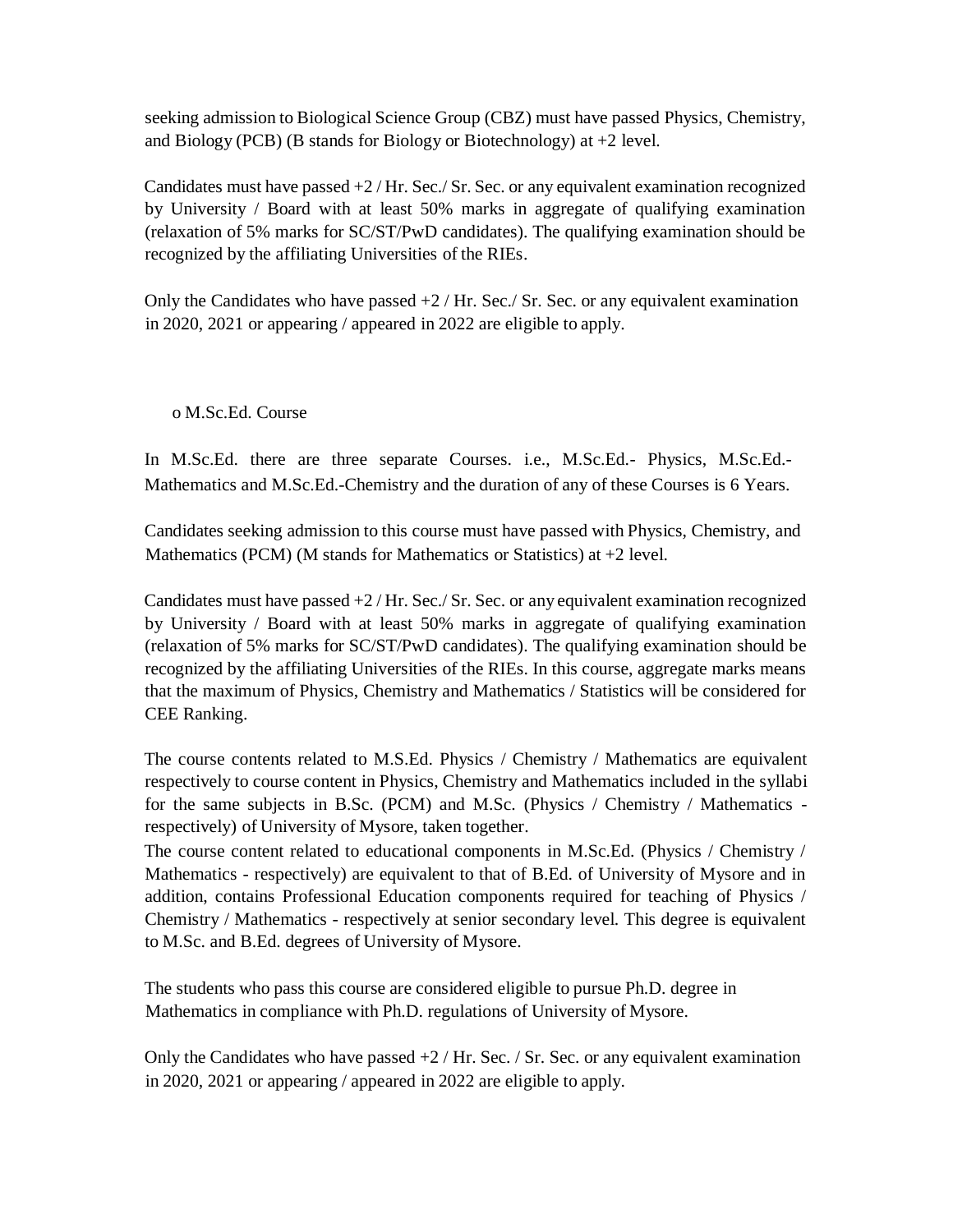### o B.A. B.Ed. Course

Candidates must have passed +2/ Hr. Secondary/ Sr. Secondary or equivalent examination in Science and Commerce streams or in Arts streams with at least 50% marks in aggregate (relaxation of 5% marks for SC/ ST/PWD candidates).

Only the Candidates who have passed  $+2$  / Hr. Sec. / Sr. Sec. or any equivalent examination in 2020, 2021 or appearing / appeared in 2022 are eligible to apply.

## o B.Ed.

Candidates with at least 50% marks in Bachelor's Degree and /or in the Master's Degree in Science/ Bachelor's in Engineering or Technology with specialization in Science or Mathematics or in Bachelor's Degree and/or in the Master's Degree in Social Science/Humanities are eligible for admission to the programme (relaxation of 5% marks for SC/ ST/PwD candidates).

## o M.Ed.

Candidates seeking admission to the M.Ed. Programme should have obtained at least 50% marks or an equivalent grade (relaxation by 5% for SC/ST/PWD Candidates) in the following programmes / courses from any University / College / Institute recognized by affiliating universities: 1. B.Ed. 2. B.A.B.Ed./B.A.Ed./B.Sc.B.Ed./B.Sc.Ed. 3. B.El.Ed. 4. D.El.Ed. with a Bachelor's degree in Arts/Science (With 50% marks in each).

15. With a single exam fee payment, can I opt for more than one course?

Yes, depending on your eligibility, you can pay exam fee once and apply for more than one course in the CEE website.

16. What is the procedure for online application?

Click on "How to apply" link in website https://cee.ncert.gov.in .to get the complete information. Register first and fill the details, upload your Photo and Signature and make Payment Online.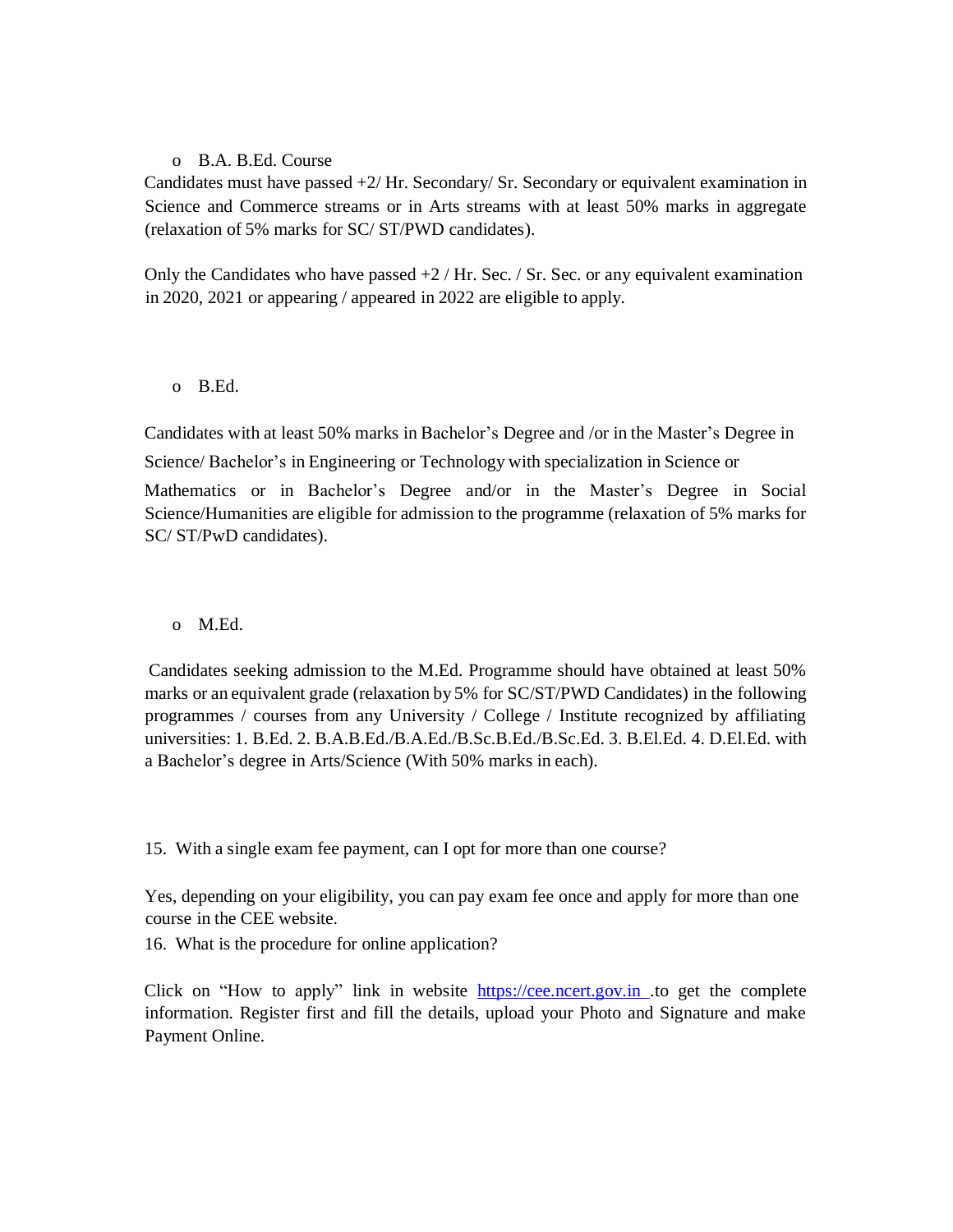17. What is the format for uploading photo and signature?

Specification for candidate's Photo and signature to be uploaded:

- Image format should be in .JPG or .JPEG
- Size of the photo image should be greater than 5kb and less than 40kb

18. What to do as my photo is not clearly visible in the Admit Card ?

In any case of Photo and Signature is not clearly printed on the Admit Card, before coming to the examination Centre, candidate must paste his / her recent photo and signature duly attested by a gazette officer.

19. I have forgotten my login password, what should I do?

Keeping safe your login credentials for CEE-2022 will be one of the primary responsibality of the Candidate till complete admission process is over (By August, 2022).

However, you can generate your new password by clicking on the forget option and by giving the valid information. After this, you will get your new password.

20. What is the mode of payment of fee?

Payment should be made through Debit / Credit Cards and Online Banking. International Debit / Credit Cards are NOT accepted.

21. We are unable to make the payment; can I send Demand Draft or any other option is provided?

No. The only option to pay CEE Exam fee is through the Online Payment by logging into your CEE portal. Any other mode of payment is not entertained. In case if you have any difficulty in this process, you may please contact our Help Desk by calling or through email.

22. I made the payment but still not got confirmation. What should I do?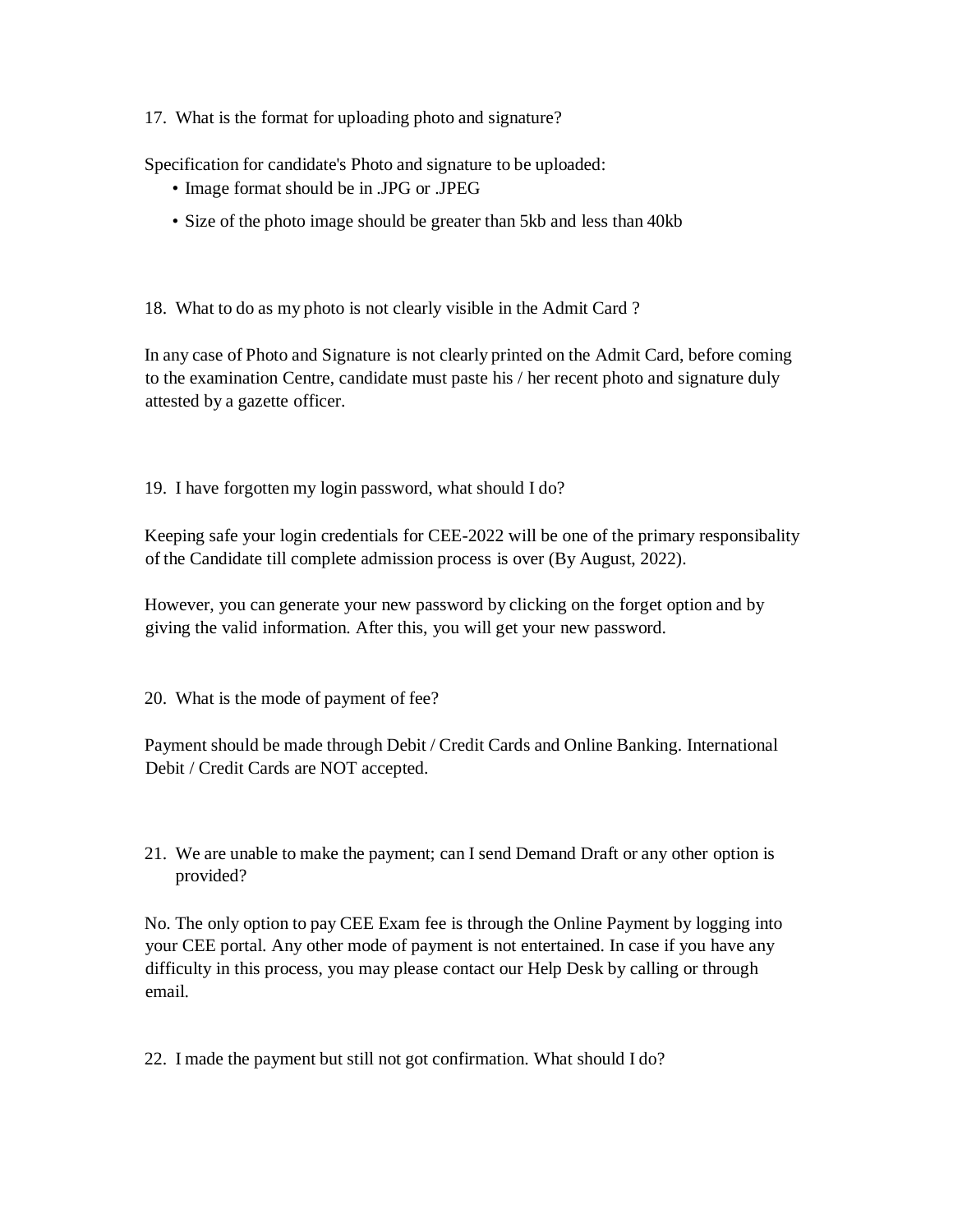Sometimes due to Internet issues, the payment is not immediately updated. Please wait for two days so that our accounts department to verify the same and enable your application manually.

If the problem persists, you may please contact our Help Desk by calling or through email. You should not make payment more than once.

23. Is there any possibility to refund the money that I have paid for the exam?

Once you have done the fee payment, it will not be refunded even if you are not attending the exam.

Please read the instructions in the Make Payment page before making the online payment.

24. How will I know my application has reached you?

An automated SMS will be sent to registered mobile number and your application is enabled for final print.

| $S1$ . No.       | <b>Important Events</b>                                                                                                             | From       | To (Last Date) |
|------------------|-------------------------------------------------------------------------------------------------------------------------------------|------------|----------------|
|                  |                                                                                                                                     |            |                |
|                  | Online registration and submission of<br>application form                                                                           | 20/04/2022 | 30/06/2022     |
| $\overline{2}$ . | 15/07/2022<br>Downloading Admit Card                                                                                                |            | 24/07/2022     |
| 3.               | Date of Common Entrance Examination2022                                                                                             | 24/07/2022 |                |
| 4.               | Last date for submission of qualifying<br><b>Examination Marks for appearing applicants</b><br>(B.Sc.B.Ed./B.A.B.Ed./M.Sc.Ed.) only | 20/07/2022 |                |

25. Which are all the important dates of CEE-2022?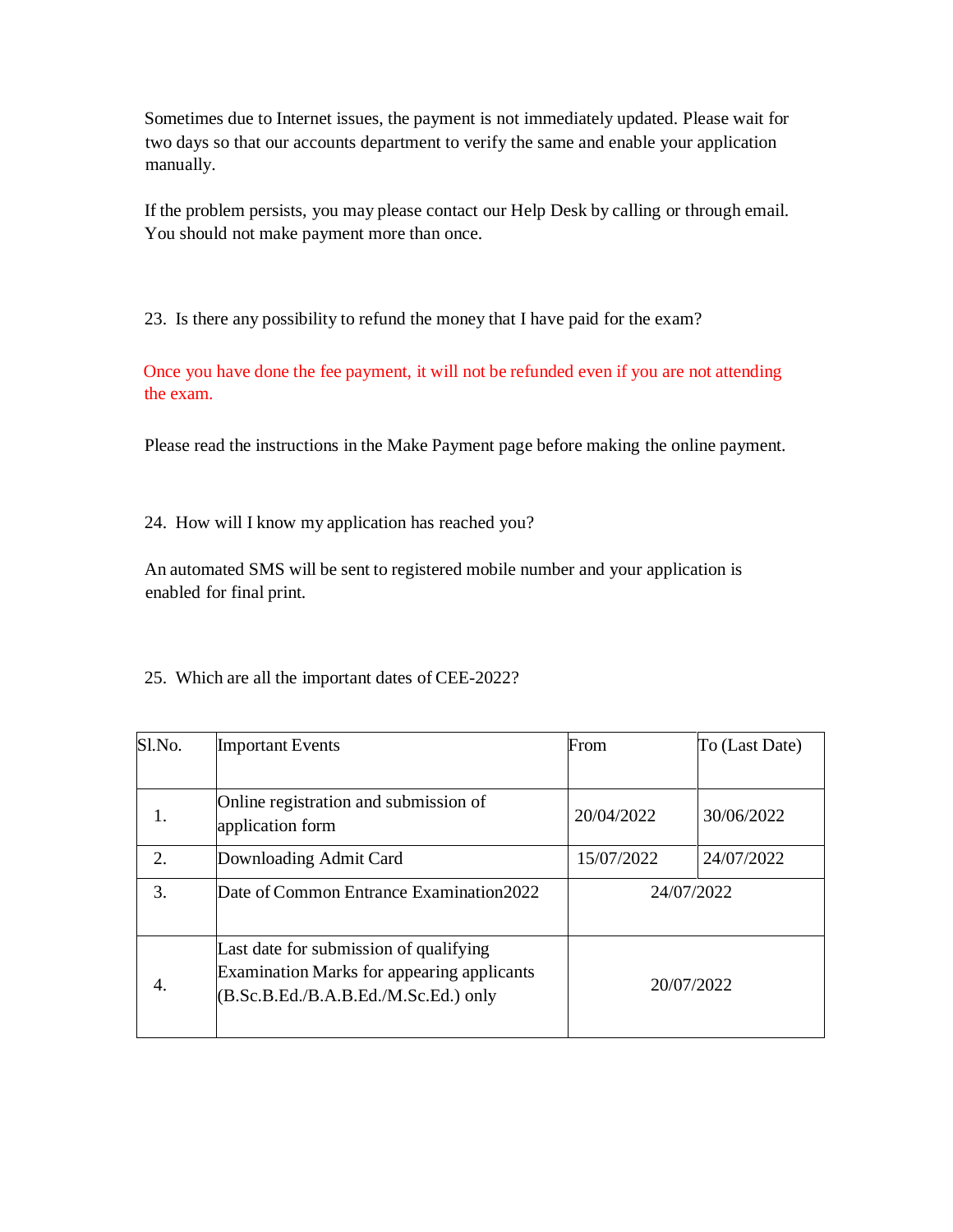| 5. | Last date for submission of qualifying<br><b>Examination Marks for appearing applicants</b><br>$(B.Ed./B.Ed.-M.Ed./M.Ed.)$ only | 25/07/2022 |
|----|---------------------------------------------------------------------------------------------------------------------------------|------------|
| 6. | ICEE-2022 Result Declaration for<br>B.Sc.B.Ed./B.A.B.Ed./M.Sc.Ed.<br>programmes                                                 | 01/08/2022 |
|    | CEE-2020<br><b>Result Declaration</b><br>for<br>B.Ed./B.Ed.M.Ed.(integrated)/M.Ed.<br>programmes                                | 05/08/2022 |

26. What will be exam Pattern of RIE CEE 2022? / What are the subjects for CEE-2022 Entrance Exam? / What is the structure of CEE-2022 Exam papers?

The CEE Question paper will be having 3 Sections and details are as below:

| Section                    | Number of | Total        |
|----------------------------|-----------|--------------|
|                            | Questions | <b>Marks</b> |
| Language Proficiency       |           |              |
| (English)                  | 20        |              |
| Teaching Aptitude/Attitude | 30        | 60           |
| <b>Reasoning Ability</b>   | 30        | 60           |
| Total                      |           |              |

Exam duration: 2 Hrs. (from 9:00 am to 11:00 am)

Please click on the link Previous Year Question Papers link on the Home Page for more clarity

27. Is the Question Papers are same for all courses like B.A.B.Ed., B.Sc.B.Ed., M.Sc.Ed., B.Ed., B.Ed.-M.Ed., M.Ed. ?

No papers are completely different;

For B.A.B.Ed., B.Sc.B.Ed., M.Sc.Ed. Papers are same it is based on 12th Standard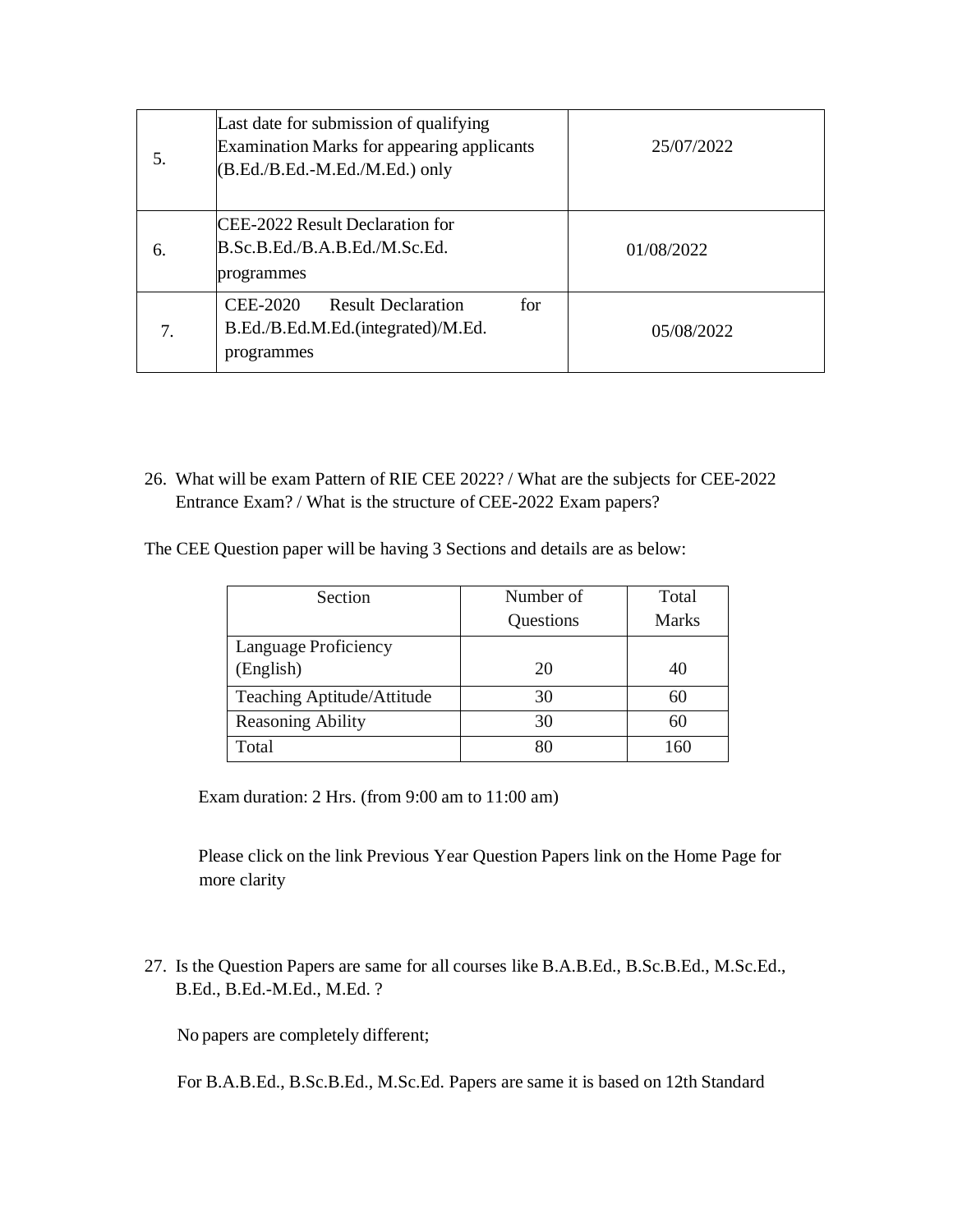For B.Ed., it is based on Graduation Standard.

- For taking admission in M.Ed. Paper will be different with Post-Graduation qualification standard.
- Please note that in all the papers only your Language, Reasoning and Teaching Aptitude questions will be asked.
- Please click on the link Previous Year Question Papers link on the Home Page for more clarity
- 28. How will be the CEE Rank given?

Ranks are generated with 60% weightage from CEE-2022 and 40% weightage for qualifying exam if the Candidate is eligible.

29. What is the percentage of Reservation given?

| <b>SC</b>                    | 15%  |
|------------------------------|------|
| <b>ST</b>                    | 7.5% |
| <b>OBC</b>                   | 27%  |
| PwD (Person with Disability) | 5%   |

30. What is the CEE examination fee?

The fee for entrance examination is applicable to all the candidates is as shown below:

| For General / OBC Category Students | $Rs. 1,000/-$ |
|-------------------------------------|---------------|
| For SC / ST Category Student        | $Rs. 500/-$   |
| For PwD of any category Students    | $Rs. 500/-$   |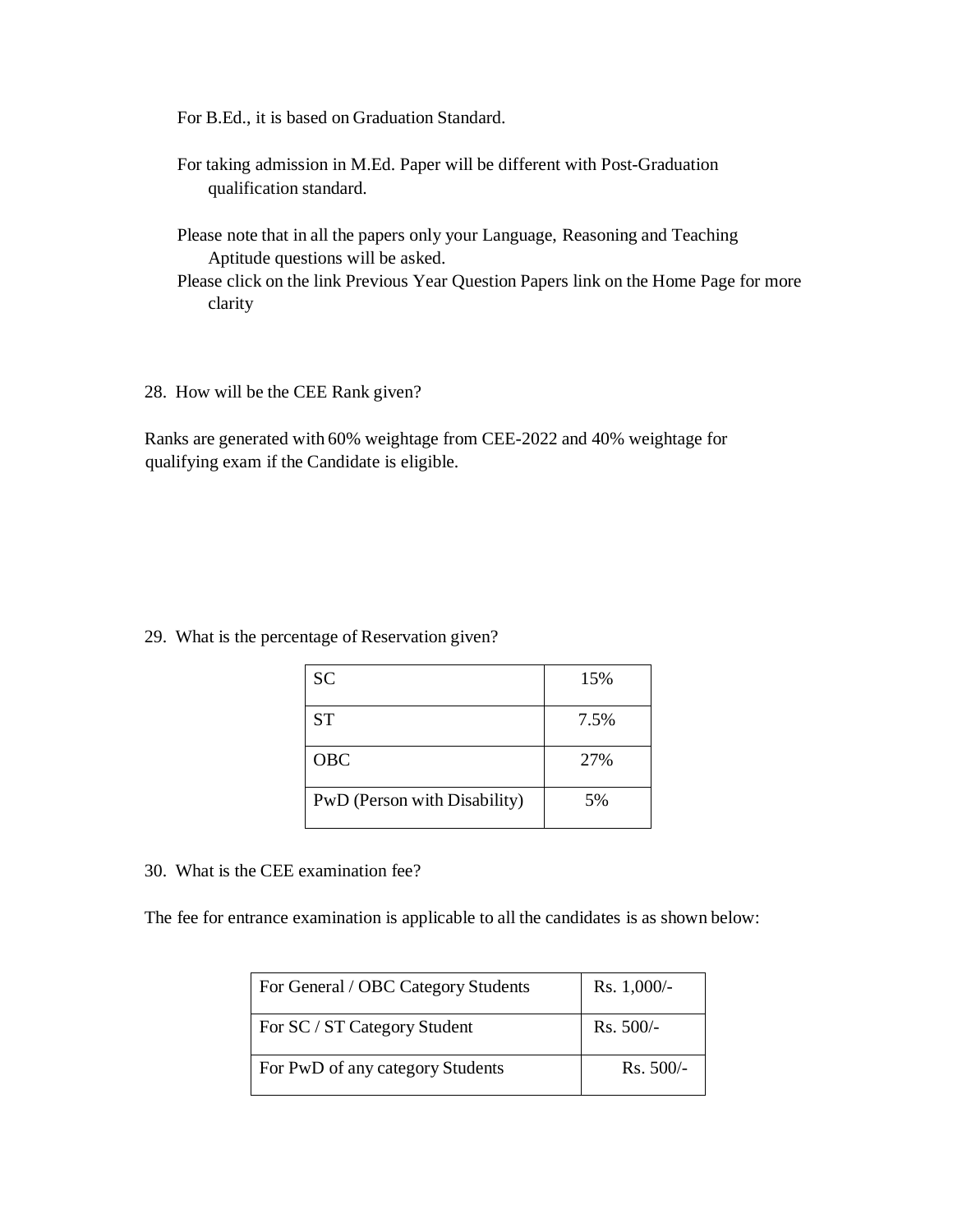31. If my residence is in another state, can I Choose an Examination Centre in a different State / Location?

Yes, you are free to take up examination in any other city specified in our exam centre list.

32. If I don't receive the Admit Card before Examination Date, will I be allowed to appear in the Exam?

Admit Card is compulsory to take up CEE-2022. You have to download well before the last of date (24/07/2022) of Download of Admit Card. Also carefully observe the points mentioned in the Admit Card after downloading the same before entering the CEE Exam.

33. What are the documents to check my Domicile?

You have to have <u>any one</u> of the following:

- a Evidence of having passed the qualifying examination from the State / UT as given in the advertisement.
- b In case of legal guardian / parents is an employee of State / Central Govt. / Govt. of India undertaking / Autonomous bodies the latest certificate of place of posting in the State/ UT c A domicile certificate from the competent authority

34. How can I convert my marks which are in CGPA to percentage?

CGPA conversation should be available behind the marks card. You should calculate and

convert your obtained marks/CGPA into percentage.

For example: If your percentage is 60% and you have to enter the obtained marks as 60 and maximum marks as 100 in the application

Those who have the marks please enter your obtained marks and the maximum marks in the appropriate field.

Hence it is the responsibility of the Candidate to provide all the details carefully, upload the qualifying marks and to verify the online application form.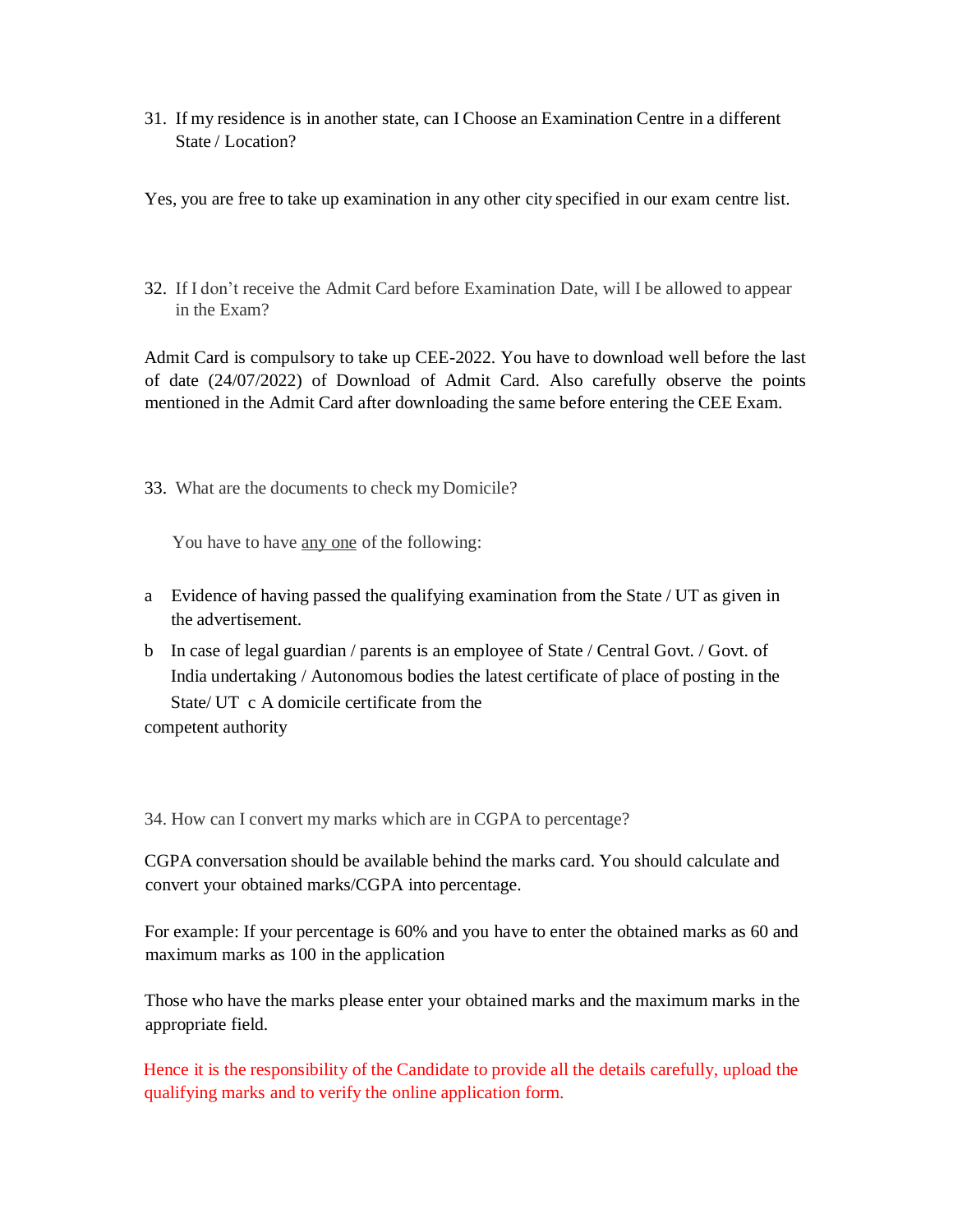35. Why it is necessary to update the Qualifying Examination Marks ?

Please be informed that the CEE Ranks will be generated only if you have updated the qualifying marks. Also, Incomplete / Wrong entry or marks will produced wrong CEE Ranking and those candidates will be disqualified at the time of Admission Counselling in respective RIEs. Hence, update your marks in our portal at the earliest.

36. I am unable to make the payment; please guide me.

The Online Payment is thoroughly checked and as such there is no problem in making the online payment, please check now again in PC to make the payment.

Please clear your cookies and browsing data and make the payment through the Google Chrome / Mozilla Firefox / Internet Explorer web browsers.

First you must ensure that Final Details is Locked then you can pay the fees.

You are supposed to pay the Exam Fee only once. Please wait for two days if the payment is not updated automatically. The Support Team will update the same in the back end after 2 day by checking the same and update your application status.

Avoid filling of application / making of payment through mobile.

37. What are any criteria regarding the concerned Domicile and Course applied?

Please refer to the following Table carefully:

| <b>Sl. No.</b> | <b>RIEs</b>      | Programmes                                               | States / UT Name of Domicile                                                                                                           |
|----------------|------------------|----------------------------------------------------------|----------------------------------------------------------------------------------------------------------------------------------------|
|                | RIE, Ajmer       | B.Sc.B.Ed. / B.A.B.Ed.<br>/B.Ed.M.Ed.                    | Delhi, Haryana, Punjab, Chandigarh,<br>Himachal Pradesh, Jaipur, Jammu And<br>Kashmir, Rajasthan, Uttar Pradesh,<br><b>Uttarakhand</b> |
| $\overline{2}$ | RIE, Bhopal      | B.Sc. B.Ed. /<br>B.A.B.Ed.<br>/B.Ed./M.Ed./ B.Ed<br>M.Ed | Chhattisgarh, Goa, Gujarat, Daman &<br>Diu,<br>Dadra & Nagar Haveli, Madhya Pradesh,<br>Maharashtra                                    |
| 3              | RIE, Bhubaneswar | B.Sc.B.Ed. / B.A.B.Ed.<br>$/M.$ Ed.                      | Arunachal Pradesh, Sikkim, Meghalaya,<br>Mizoram, Manipur, Tripura, Assam,<br>Nagaland                                                 |